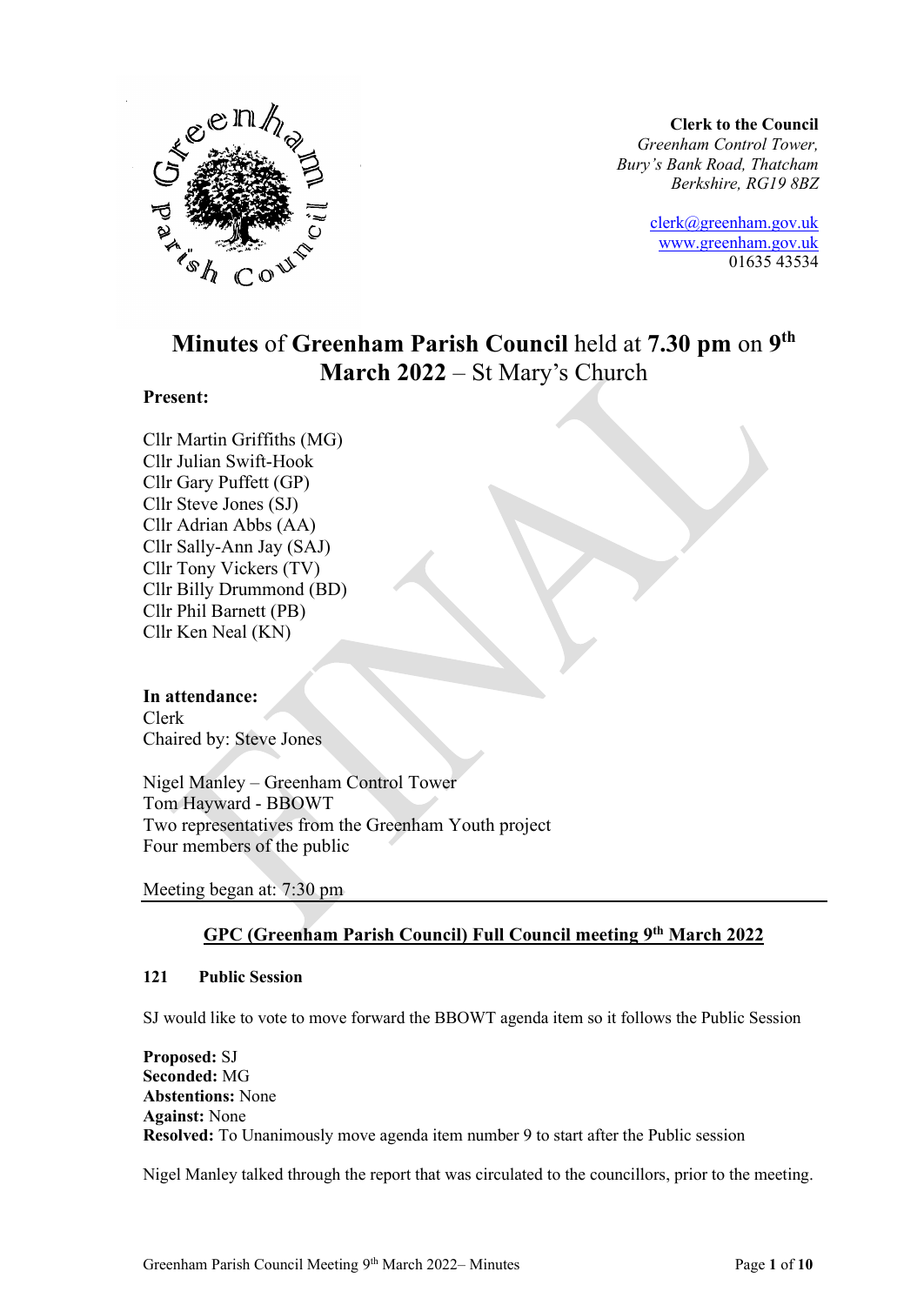SAJ arrived at 7:33pm

AA asked for clarification about what the Control Towers responsibilities in relation to the building and the grounds of the Control Tower.

Nigel Manley clarified the land boundary for the Control Tower

Ken Neal arrived at the meeting at 7:41pm

Nigel Manley highlighted that other stakeholder groups would like to be involved in the projects that are planned for the grounds of the Control Tower.

MG highlighted the lack of information received from the Control Tower. The Clerk will speak to Nigel Manley so he can provide quarterly reports going forward, to be reviewed at the monthly parish council meetings.

SAJ – Thanked the Control Tower for rising to the challenge of Covid and surviving throughout the pandemic.

#### **122 GPC Environment**

a. **To consider** parishioners concerns over BBOWT's significant restrictions of access to the common

To Approve to Suspend Standing orders (7:46pm)

**Proposed:** SJ **Seconded:** TV **Abstentions:** None **Against:** None **Resolved**: To unanimously approve to suspend GPC Standing orders to allow members of the public to speak

TV declared an interest as a member of the Local Access forum and the Greenham and Crookham Common Commission

KN Commoner and Vice Chair Greenham and Crookham Common Commission JSH GPC Representative on the Greenham and Crookham Common Commission BD Member of the Greenham and Crookham Common Commission

SJ expressed concerns that he has been receiving complaints from Greenham Parishioners regarding lack of access on Greenham Common

Tom Hayward was sent questions, received from the Councillors, prior to the meeting by the Clerk. Tom Hayward confirmed that the areas on the common haven't been changed, but that the signage has been made more prominent. Outlined Red and Green zones within the Common.

There are seasonal wardens between March and July who talk to members of the public about the common. WBDC then seek permission from The Greenham and Crookham Common Commission to introduce any restrictions on the common. BBOWT then enforce those permissions and report to the Greenham and Crookham Common Commission at the quarterly meetings that are held. SJ highlighted the overcrowding of Greenham Common as he understands it.

SAJ – Thinks that the restrictions on the common have been increased

PB – Recalled that the Common was originally intended as an open space.

TV – Explained the basis and content of the Commons Act 2002.Conservation is the primary concern of the act and recreation was the second option.

Tom Hayward went through the questions sent by the Clerk.

Tom Hayward confirmed that breeding birds have been more successful due to the restrictions but some of the species are still struggling.

AA – Is of the opinion that West Berkshire District Council should be contacted with any

parishioner enquiries regarding restricted access to the common

The councillors thanks Tom Hayward for attending the meeting.

Tom Hayward left the meeting at 8:33pm

Greenham Parish Council Meeting 9<sup>th</sup> March 2022– Minutes Page 2 of 10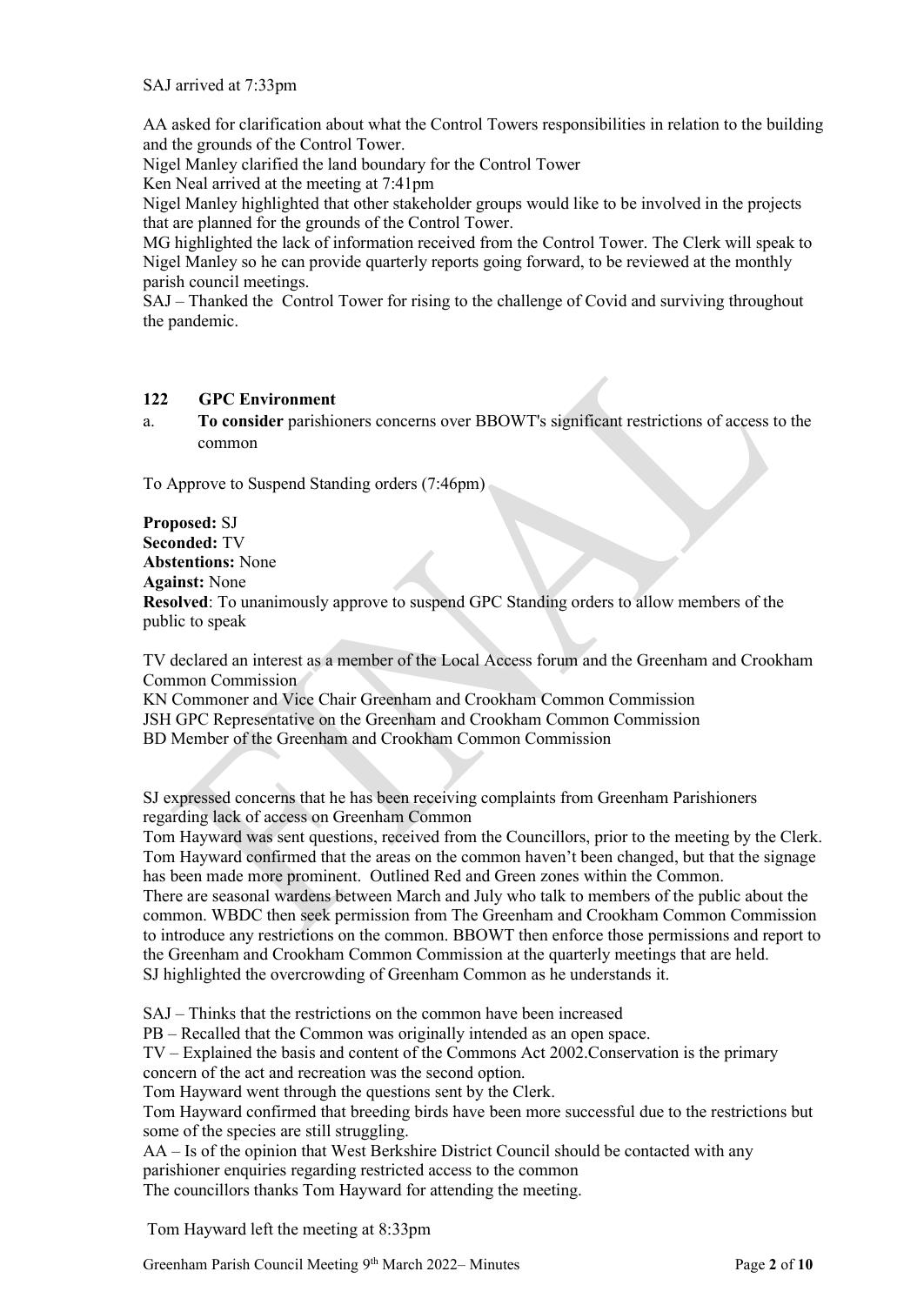Vote To reinstate GPC Standing orders (8:34pm)

**Proposed:** SJ **Seconded:** TV **Abstentions:** None **Against:** None **Resolved**: To unanimously approve to reinstate GPC Standing orders

#### **123 Apologies for Absence**

Cllr Alison Blackborow Cllr Chris Austin

### **124 Declarations of Interest, Statements of Position and Dispensations**

*To receive any Declarations of Interest and Statements of Position by Councillors.* 

AA - Member of West Berkshire District Council (Wash Common Ward), Shadow Executive Member for the Environment, Western Area Planning Committee, Environmental Advisory Group, Licensing Committee, Personnel Committee, Planning (Sub), Governance and Ethics Committee (Sub). Trustee for Stroke Care Newbury & West Berkshire. Director of TEEC

KN – Vice Chair GCCC, Commoner, Grazier, Building Design and Environmental Consultant

SJ – Greenham Parish Council representative for Greenham Control Tower, interest in 7e BD – Trustee of Greenham and Common Trust, Commoners Commission, Newbury Town Council, West Berkshire Council

PB - Commoners Commission, Newbury Town Council, West Berkshire Council TV - Commoners Commission, Newbury Town Council, West Berkshire Council JSH – Distribution committee of Greenham Trust, GPC rep on the Commission

#### **125 Approval of Minutes**

a. To approve minutes of GPC Meeting held on 9<sup>th</sup> February 2022

# **Proposed:** SJ **Seconded:** BD **Abstentions:** None

**Against:** None

**Resolved:** To unanimously approve the Minutes of the Greenham Parish Council Meeting held on 9 th February 2022

#### **126 Chairman's Report**

Report and other matters not on the agenda (for information only)

The Chairman had nothing to report

#### **127 Clerk's Report**

Report, matters arising, other correspondence not on the agenda (for information only)

Clerk informed the Councillors that a backdated pay rise has been agreed by NALC There were some surplus refreshments from the Cherry Tree planting and these will now be donated to the Community Youth project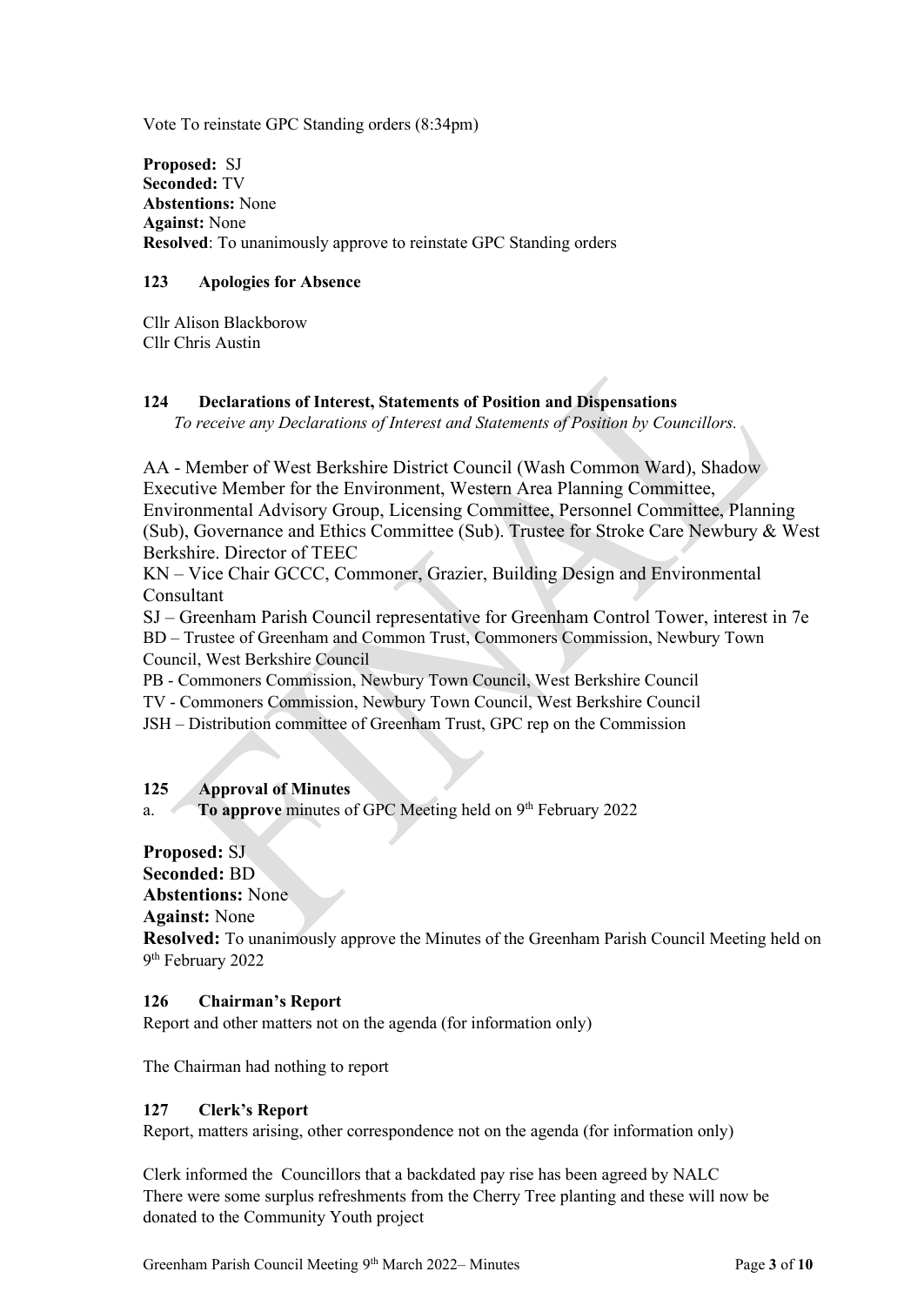**128 Finance a) To approve** March 2022 GPC payments **Proposed:** BD **Seconded:** MG **Abstentions:** None **Against:** None **Resolved:** To unanimously approve March 2022 GPC payments

|                   | <b>Schedule of Cheque and Bank Payments</b>           |                                                    |               |              |
|-------------------|-------------------------------------------------------|----------------------------------------------------|---------------|--------------|
|                   |                                                       |                                                    |               |              |
| 09 March 2022     |                                                       |                                                    |               |              |
|                   | 1. Cheque payments - GPC Current Account (Metro Bank) |                                                    |               |              |
| <b>Inv Date</b>   | Inv No / Trans Ref                                    | Payee                                              | <b>Amount</b> | Chg No       |
|                   | 28/02/2022 Salary top Up cheque -February             | Lisa Blake                                         | 2.53          | 800213       |
| 22/02/2022        | Payroll Services - month 11, invoice 17489            | <b>SME Accounting Services</b>                     | 12.00         | 800214       |
| 28/02/2022        | Tax and NI payment - Month 11                         | <b>HMRC</b>                                        | 505.72        | 800215       |
| 28/02/2022        | Pension - Month 11                                    | <b>Berkshire Pension Fund</b>                      | 615.42        | 800216       |
| 22/02/2022        | Room Rent - Inv 59                                    | <b>Greenham Control Tower</b>                      | 300.00        | 800217       |
| 09/02/2022        | Invoice 17182                                         | <b>Newbury Office supplies</b>                     | 33.26         | 800218       |
| 16/02/2022        | Invoice 12219 - Council Tax leaflet                   | <b>The Alpha Xperience</b>                         | 167.00        | 800219       |
|                   |                                                       |                                                    |               |              |
|                   |                                                       |                                                    |               |              |
|                   |                                                       |                                                    |               |              |
|                   |                                                       |                                                    |               |              |
|                   |                                                       | Sub-Total GPC Current Account actual payments      | £1,635.93     |              |
|                   | 2. Bank Payments – GPC Current Account (Metro Bank)   |                                                    |               |              |
| <b>Trans Date</b> | <b>Trans Ref</b>                                      | Payee                                              | <b>Amount</b> | <b>Trans</b> |
| 15/02/2022        | Salary - Month 11                                     | Lisa Blake - Clerk                                 | 1.591.00      | <b>SO</b>    |
| 23/02/2022        | Telephone bill - GP00592130 0013 (January)            | <b>BT</b>                                          | 39.17         | <b>DD</b>    |
| 03/03/2022        | Electricity bill:<br>391803570 / 0028                 | SSE                                                | 10.59         | DD           |
|                   |                                                       |                                                    |               |              |
|                   |                                                       | <b>Sub-total GPC Current Account Bank Payments</b> | £1,640.76     |              |

**b) To approve** GPC Reconciliation statements 1st February 2022 **Proposed:** GP **Seconded:** SAJ **Abstentions:** None **Against:** None **Resolved:** To unanimously approve GPC Reconciliation statements 1st February 2022

**c) To approve** an amount of not more than £1,600 for the Queen's Platinum Jubilee event **Proposed:** SJ **Seconded:** MG **Abstentions:** None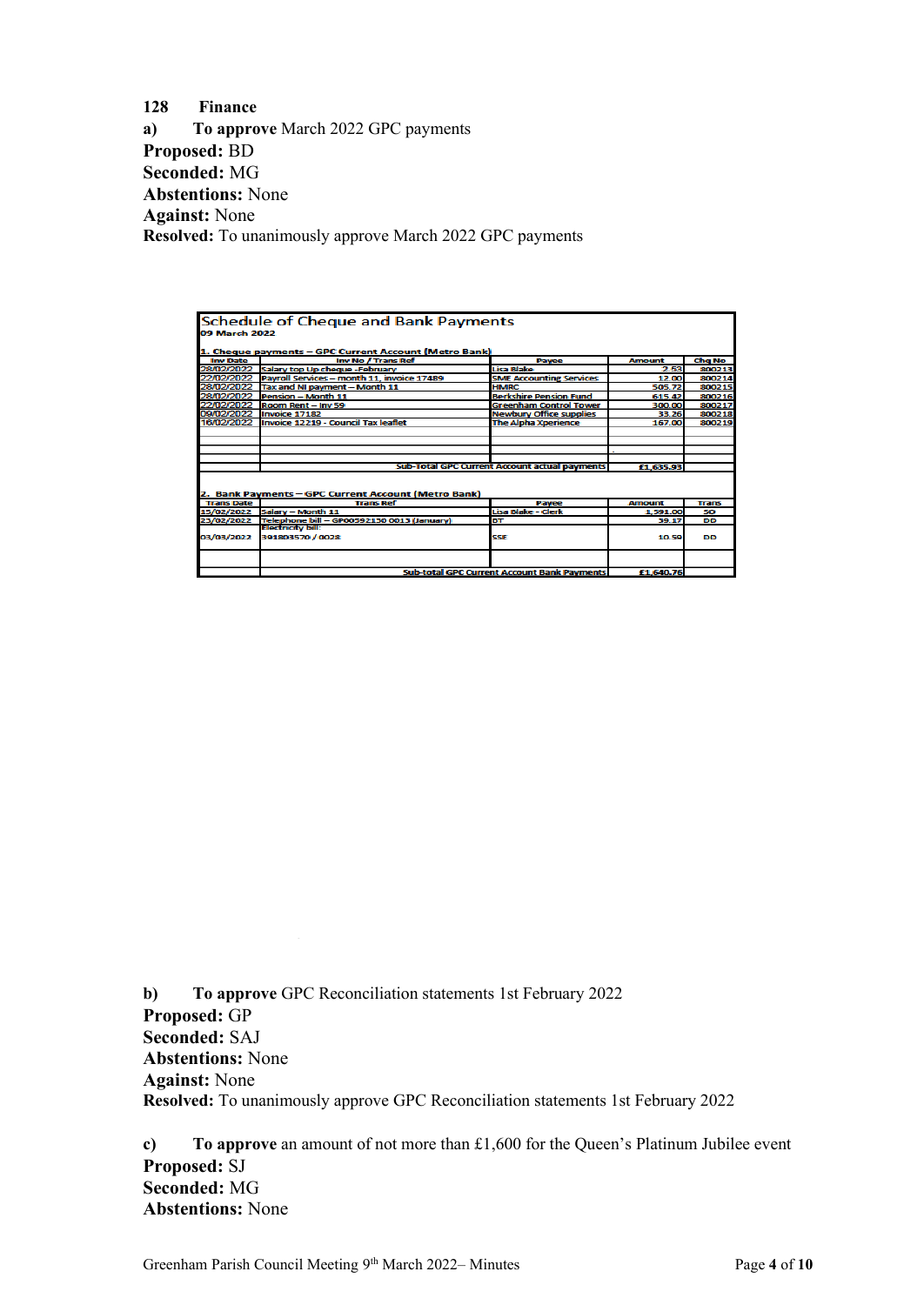#### **Against:** AA

**Resolved:** To approve an amount of not more than £1,600 for the Queen's Platinum Jubilee event

**d) To consider** funding a referendum for a Community Governance Review at a cost of no more than £2,500

TV has confirmed that this amount is no longer required from GPC

**e) To consider** a donation of £700 to the West Berks Therapy Centre SJ left the room for this discussion MG supports this project

**Proposed:** MG **Seconded:** TV **Abstentions:** None **Against:** None **Resolved:** To unanimously approve a donation of £700 to the West Berks Therapy Centre

**f) To consider** a donation to the Community Youth Project SJ asked Claire to come back with a more detailed project and a specific amount that they would like the councillors to consider a donation at the April meeting.

Youth project representative left the meeting at 8:52pm

**g) To consider** a donation to the Uprooted Project

AA would like more detail on the size of the proposed statue. To Approve to Suspend Standing orders 8:56pm

**Proposed:** PB **Seconded:** SJ **Abstentions:** None **Against:** None **Resolved**: To unanimously approve to suspend GPC Standing orders

One of the Uprooted project members is present at the meeting. They confirmed that Greenham Trust have agreed to donate £5k to the project

SJ – Is of the opinion that the project should be supported by Greenham Parish Council

PB – Supports the project and a statue

TV – Considers that a planning application may be needed for the statue when it's built.

AA – Will not support the project as he doesn't think there is enough detail on the project brief provided.

BD – Would like his support for the project to be recorded

GP – Would like his support for the project to be recorded

SAJ – Expressed some concern that a site hasn't been found yet for the potential statue

MG – Suggested that alternative ways are found to commemorate the event

JSH – Expressed that the parish Council could agree in principle that the Parish Council could make a donation

TV – Would like to make a resolution that the council will pay towards the cost of the statue **Proposed:** BD **Seconded:** PB **Abstentions:** One **Against:** 5 **Resolved:** GPC voted against the approval of a donation of £5k to match Greenham trust £5k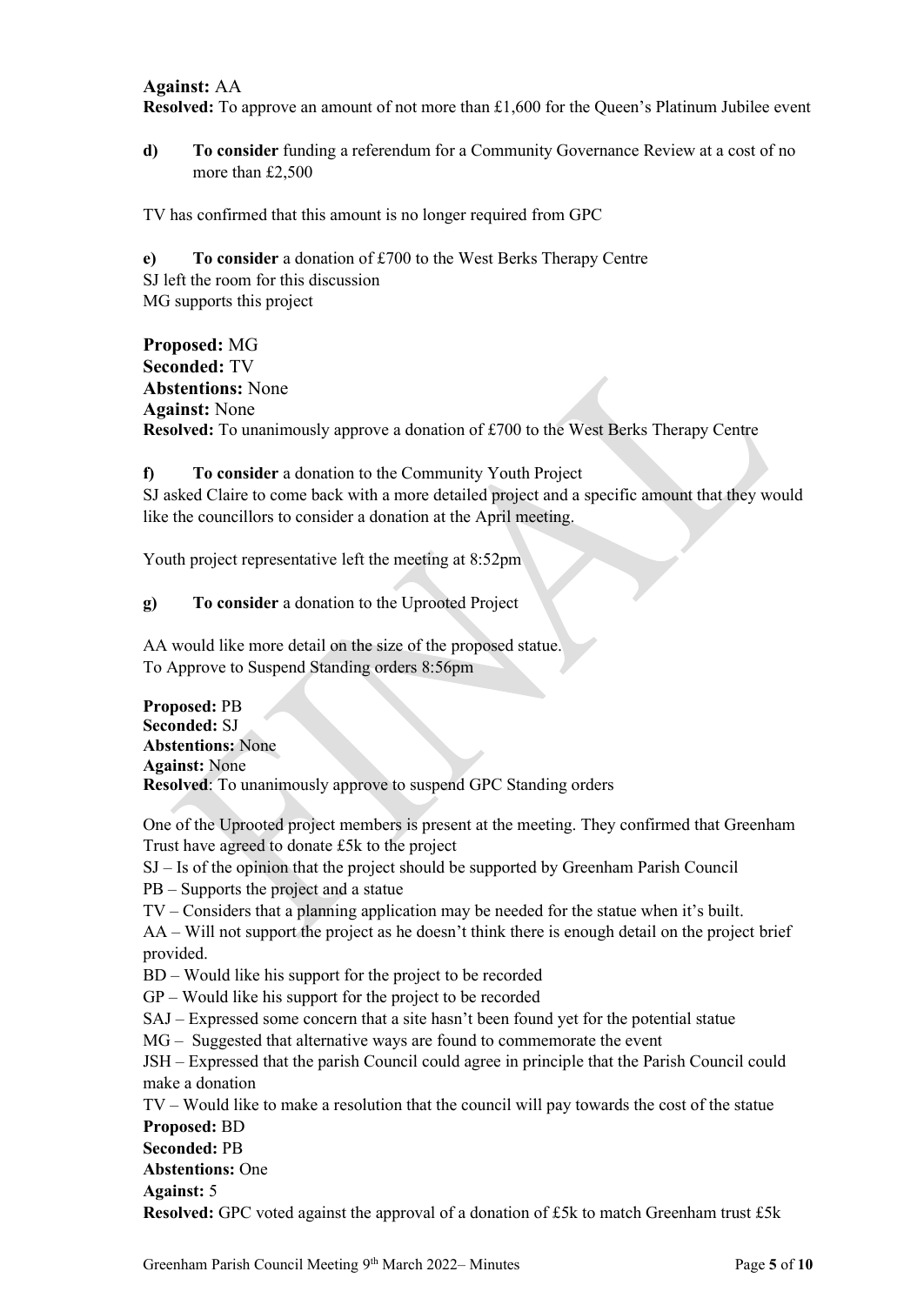donation subject to Planning application

The motion was not carried

AA – Talked about a permanent memorial to the Ugandan refugee crisis that isn't a statue SJ – Feels strongly about art being funded by Greenham Parish Council and the use of Parish Council funds to build a statue

**Proposed:** KN **Seconded:** JSH **Abstentions:** SAJ **Against:** 2 **Resolved:** To approve that GPC is supporting the project in principal and would like to approve an initial donation of £1000 to the funding of the project, with the possibility of a further donation to the project at a future time

The donation will be made via the Good Exchange To Approve to Reinstate Standing orders 9:11pm

**Proposed:** SJ **Seconded:** PB **Abstentions:** None **Against:** None **Resolved**: To unanimously approve to reinstate GPC Standing orders

#### **129 Planning and Highways**

a. **To Consider** any Planning Applications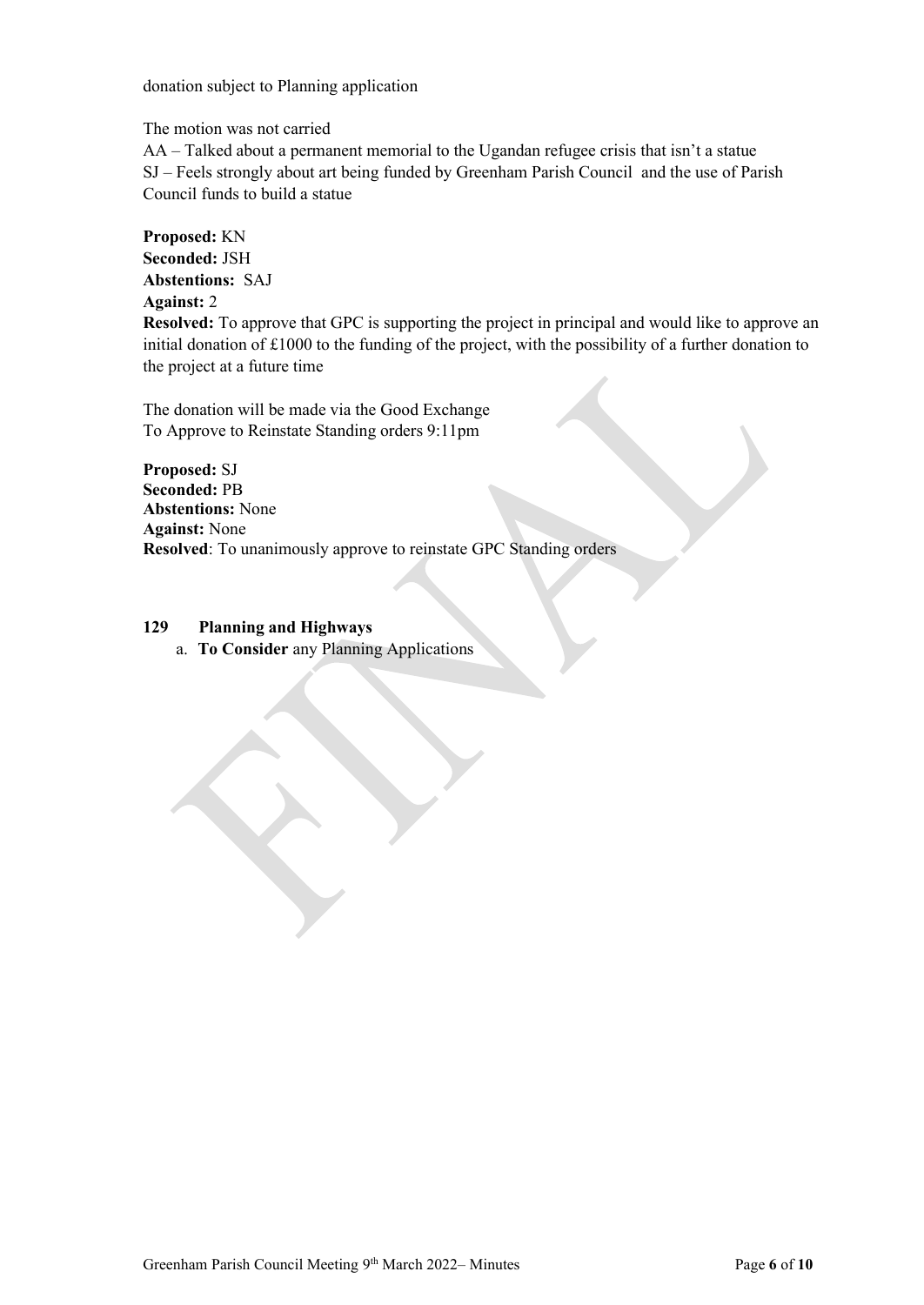|                  | Land West Of Ecchinswell | 22/00174/OUT   Outline                            | 22/00174/OUT                                                                                                                                                                                                                                                           |
|------------------|--------------------------|---------------------------------------------------|------------------------------------------------------------------------------------------------------------------------------------------------------------------------------------------------------------------------------------------------------------------------|
|                  | Road Bishops Green       | application for up to 50                          |                                                                                                                                                                                                                                                                        |
|                  | Newbury Hampshire        | dwellings (Use Class C3) with                     | Proposed: JSH                                                                                                                                                                                                                                                          |
|                  |                          | associated open space and<br>vehicular access off | <b>Seconded: AA</b>                                                                                                                                                                                                                                                    |
|                  |                          |                                                   | <b>Abstentions: None</b>                                                                                                                                                                                                                                               |
|                  |                          |                                                   | <b>Against: None</b>                                                                                                                                                                                                                                                   |
|                  |                          |                                                   | <b>Resolved:</b> To object to the                                                                                                                                                                                                                                      |
|                  |                          |                                                   | planning application.                                                                                                                                                                                                                                                  |
|                  |                          |                                                   | <b>Reasons for objecting:</b><br>This development will have<br>a significant impact on the<br>traffic along the A339 as<br>well as a drain on resources<br>in Newbury, as it is the<br>largest local town.<br>It will also greatly impact<br>Greenham common as it is  |
|                  |                          |                                                   | just to the south of the<br>Common.<br>The scale is completely out<br>of kilter with what exists in<br>the surrounding area.<br>A neighbourhood plan is<br>under way and does not<br>support this development                                                          |
| $\boldsymbol{l}$ |                          |                                                   | The Clerk will email the<br>objection comments to<br>Basingstoke and Deane<br>Council<br>PB - Thanks Tony<br>Forward for his work on<br>this project. Although this<br>project is in Hampshire it<br>will most impact WBDC<br>and facilities, for example,<br>schools. |
|                  |                          |                                                   | Vote To Suspend Standing<br>orders                                                                                                                                                                                                                                     |
|                  |                          |                                                   | Proposed: SJ<br><b>Seconded: AA</b><br><b>Abstentions: None</b><br><b>Against: None</b><br><b>Resolved: Vote</b><br>unanimously to suspend<br>standing orders                                                                                                          |
|                  |                          |                                                   | $KN - R$ aised a concern that<br>CIL money may not come<br>to WBDC                                                                                                                                                                                                     |
|                  |                          |                                                   | JSH – Would like the                                                                                                                                                                                                                                                   |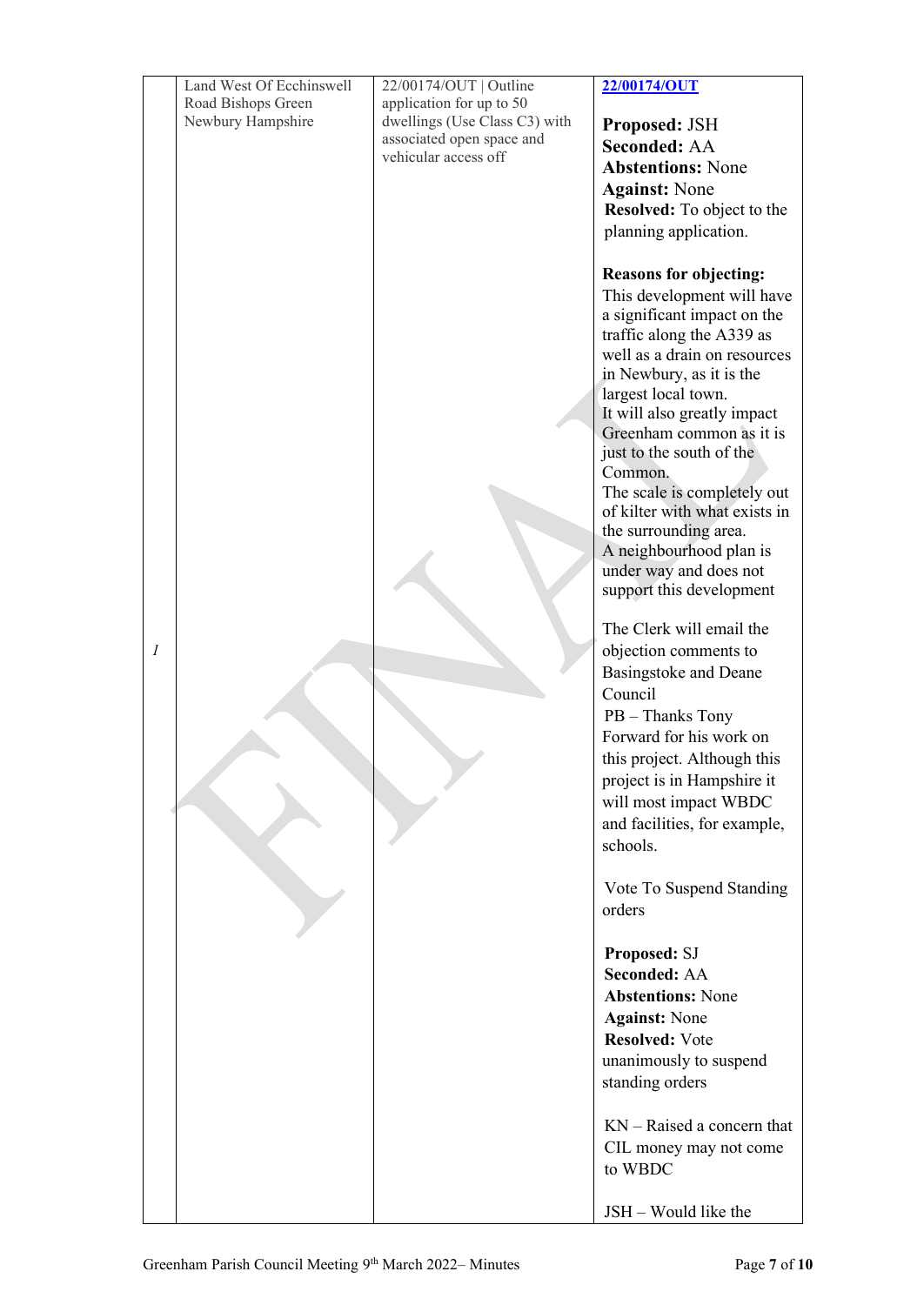|                |                                                                                                                                                                                          |                                                                                                                                                                                                                                                                                        | reasons outlined for<br>objecting.<br>Insufficient number of<br>affordable homes<br>Pressure on the local roads<br>Houses outside of<br>Berkshire relying on<br>employment and recreation<br>within West Berkshire.<br>There isn't any<br>replacement land for<br>common land lost as a<br>result of this development<br>Relates to number one<br>above<br>Vote To Reinstate Standing<br>orders<br>Proposed: SJ<br><b>Seconded: JSH</b><br><b>Abstentions: None</b><br><b>Against: None</b> |
|----------------|------------------------------------------------------------------------------------------------------------------------------------------------------------------------------------------|----------------------------------------------------------------------------------------------------------------------------------------------------------------------------------------------------------------------------------------------------------------------------------------|---------------------------------------------------------------------------------------------------------------------------------------------------------------------------------------------------------------------------------------------------------------------------------------------------------------------------------------------------------------------------------------------------------------------------------------------------------------------------------------------|
|                |                                                                                                                                                                                          |                                                                                                                                                                                                                                                                                        | <b>Resolved: Vote</b><br>unanimously to reinstate<br>standing orders                                                                                                                                                                                                                                                                                                                                                                                                                        |
| 2              | Harwood House<br>Basingstoke Road<br>Greenham<br>Thatcham<br><b>RG19 8HR</b><br>Debbie Tucker                                                                                            | Demolition of existing<br>kitchen structure to rear;<br>Single storey extension to<br>rear and Two storey<br>extension to side creating<br>New Kitchen,<br>additional Utility Room and<br>Bedroom.                                                                                     | 22/00390/HOUSE<br>Proposed: SJ<br><b>Seconded: MG</b><br><b>Abstentions: None</b><br><b>Against: None</b><br><b>Resolved: Vote</b><br>unanimously no objection<br>to this application                                                                                                                                                                                                                                                                                                       |
| $\mathfrak{Z}$ | Out Of District Planning<br>Consultation<br>Basingstoke and Deane<br>Borough Council<br>Land West Of<br><b>Ecchinswell Road</b><br>Bishops Green,<br>Hampshire<br><b>Hathor Property</b> | Out Of District Planning<br><b>Consultation BDBC: Re:</b><br>22/00174/OUT: Outline<br>application for up to 50<br>dwellings (Use Class C3)<br>with associated open space<br>and vehicular access off<br>Ecchinswell Road, Bishops<br>Green. All matters reserved<br>except for access. | 22/00507/OOD<br>This application relates to<br>application number one<br>above                                                                                                                                                                                                                                                                                                                                                                                                              |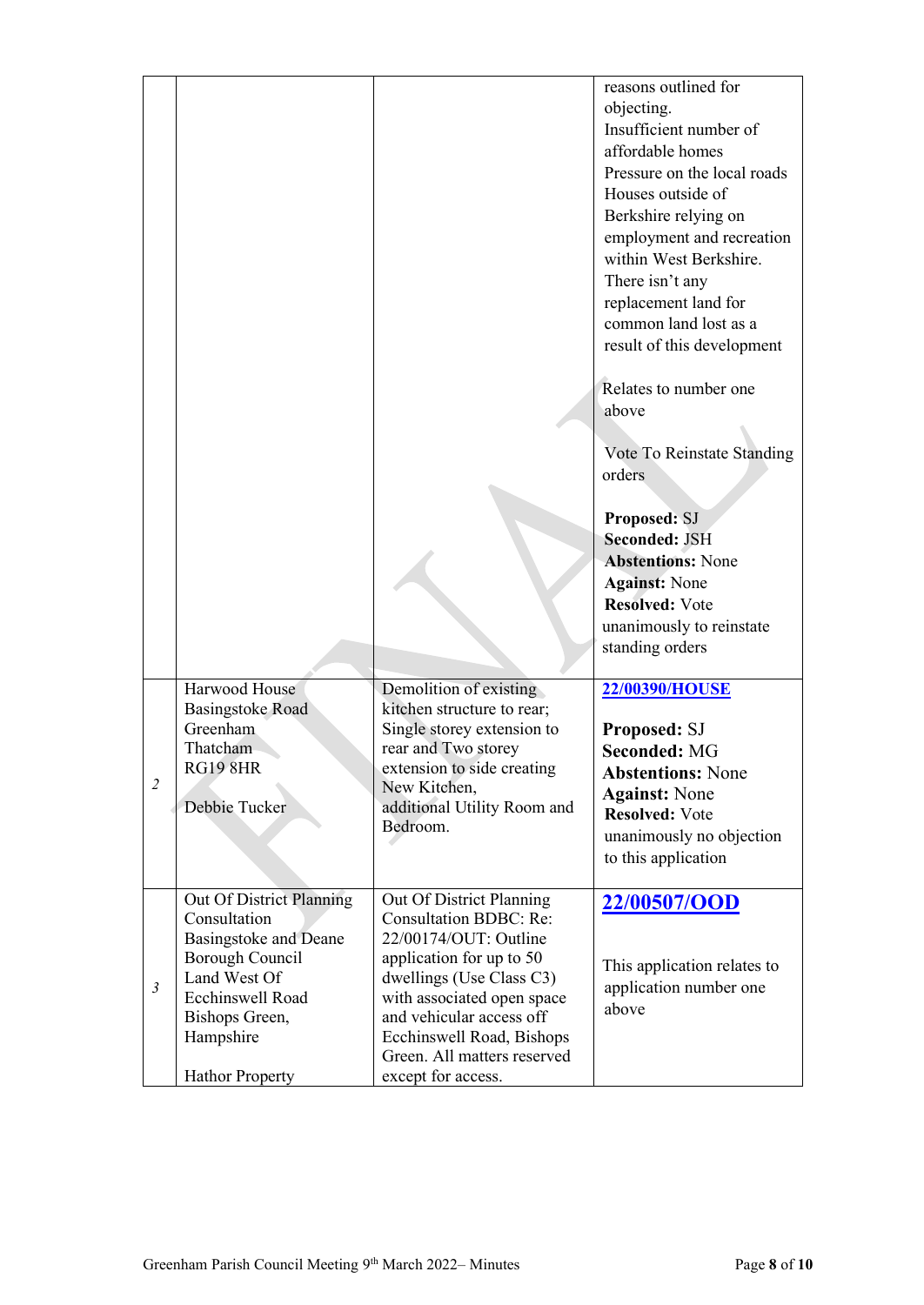| Out Of District Planning<br>Consultation<br>Basingstoke and Deane<br>Borough Council<br>Land at Bishops Green<br>Farm, Ecchinswell Road,<br>Bishops Green, | Out Of District Planning<br><b>Consultation BDBC: Re:</b><br>21/03598/OUT: Outline<br>application with all matters<br>reserved except access for:<br>up to 350 dwellings, up to<br>0.5ha of land for community | 22/00508/OOD<br>This application relates to<br>application number one<br>above |
|------------------------------------------------------------------------------------------------------------------------------------------------------------|----------------------------------------------------------------------------------------------------------------------------------------------------------------------------------------------------------------|--------------------------------------------------------------------------------|
| Hampshire<br>Catesby Strategic Land                                                                                                                        | use; detailed means of access<br>from Ecchinswell Road;<br>landscaping; public open                                                                                                                            |                                                                                |
| Limited                                                                                                                                                    | space; service infrastructure<br>and associated works.                                                                                                                                                         |                                                                                |

b. **To approve** CAT Scan costs (Installation of Dog bins) **Proposed:** SJ **Seconded:** BD **Abstentions:** None **Against:** None **Resolved:** To unanimously approve CAT Scan costs (Installation of Dog bins) Supplier A

c. **To consider** GPC becoming responsible for replenishing dog waste bin bag dispensers within the Parish

**Proposed:** SJ **Seconded:** JSH **Abstentions:** None **Against:** TV **Resolved:** To approve GPC becoming responsible for replenishing dog waste bin bag dispensers within the Parish

d. **To approve** an alternative Dog Waste Bin Supplier

**Proposed:** SJ **Seconded:** MG **Abstentions:** None **Against:** None **Resolved:** To unanimously approve an alternative Dog Waste Bin Supplier A

e. **To review** the "INVADES" event and incident at the racecourse 20<sup>th</sup> February 2021 and decide what, if any further actions or requests, the Parish Council might have

AA – Explained the event had taken place at the Racecourse. Newbury Racecourse Chief Executive would like to meet Greenham Councillors to discuss this event. AA will inform the councillors of the date of the meeting and that a Greenham parish representative will attend the meeting. The Greenham Parish councillors feel that what occurred at the event was completely unacceptable

#### **130 Health and Safety**

GP pointed out the cable behind the Clerk and the walking stick on the floor SJ would like to register his thanks for the patience shown by people who attended the meeting. GP Confirmed that the door is open